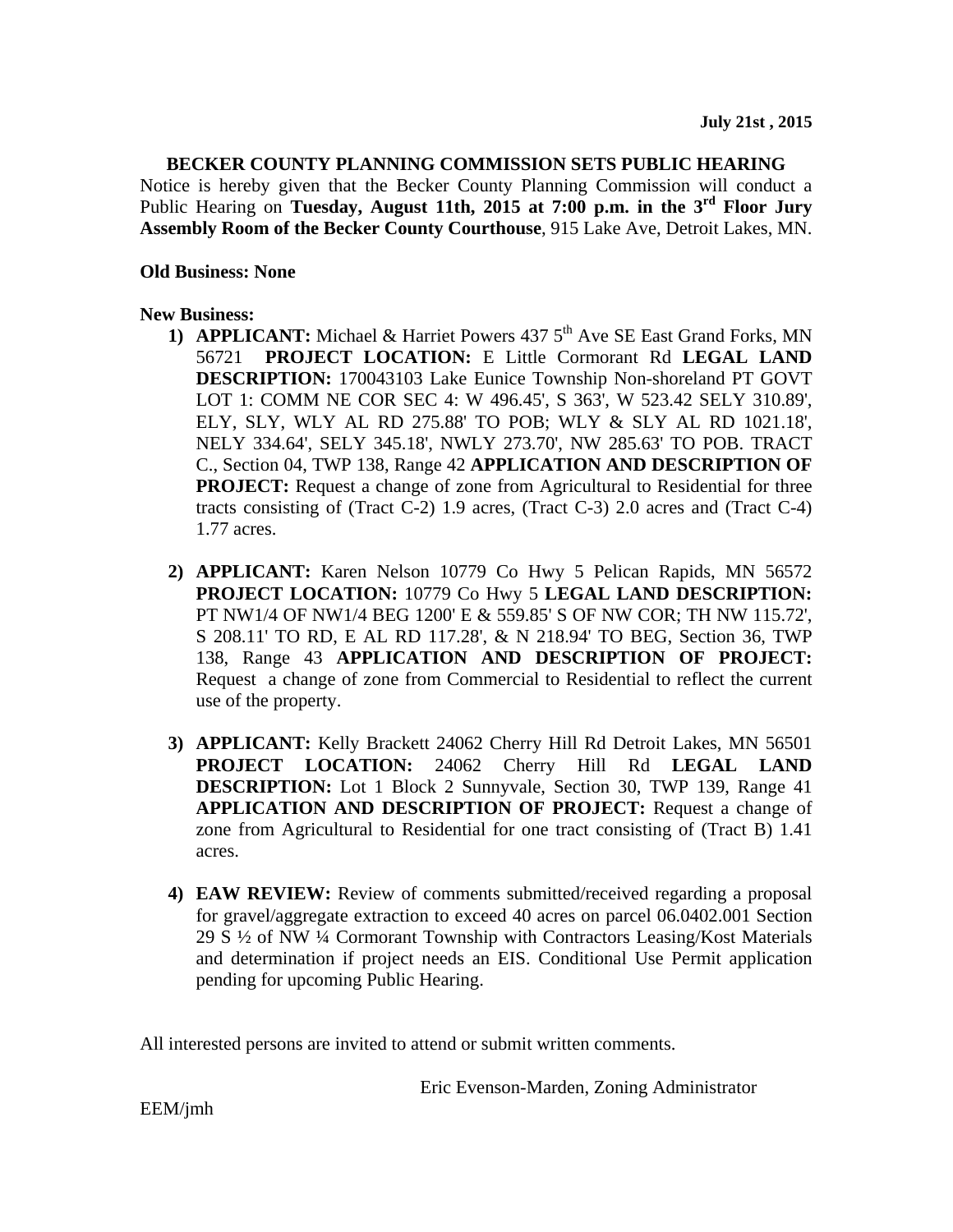## **Proposed Zoning Changes Public Hearing Date August 11, 2015**

### **1. Amend Chapter 5, Section 2 to allow Nonconforming Deck Additions**

Proposed Language

- L. Nonconforming Deck Additions.
	- A deck addition not meeting the required setback from the ordinary high water level may be allowed without a variance if all of the following criteria and standards are met:
		- A. The deck encroachment toward the ordinary high water level does not exceed twelve (12) feet of the current structure setback or required setback for new construction.
		- B. The deck addition cannot extend into the shore impact zone;
		- C. The deck is constructed in a pervious manner, and is not roofed, enclosed or screened; and
		- E. The ground underneath the deck must remain pervious.

Current Paragraphs  $L - Q$  would be renumbered.

**Synopsis:** Nonconforming deck additions were removed from the Ordinance in December 2007. Since then the Ordinance has been changed to allow one time additions without variances and additions to nonconforming structures by setback average plus twenty (20) feet. However, these changes did not address deck additions, which required variances. This provision could reduce the number of variances. Once a variance is granted, the variance stays with the land and changes the setbacks for that property forever. It is preferred to approve permits by regulation, thus if the regulation changes, setbacks change.

# **2) Amend Chapter 8, Section 5, Paragraph J(2) – this section needs to reflect the same information as in Chapter 8, Section 4, which was changed in March 2012**

Proposed Language

Section 5 Subdivision of Land

- 2. Lots.
- e. Minimum road frontage. Every lot must have at least sixty-six feet (66') of frontage on a public dedicated road or street other than an alley except that a lot created by a Surveyor's Sketch is not required to have frontage on a public road if access is provided:
- (1) with a fourteen foot  $(14^{\circ})$  wide driving surface; The easement from the property to a public road must be at least thirty-three (33) feet wide when servicing one (1) or two (2) tracts of land;
- (2) on an easement or on property owned by the developer; and The easement from the property to the public road must be at least sixty-six (66) feet wide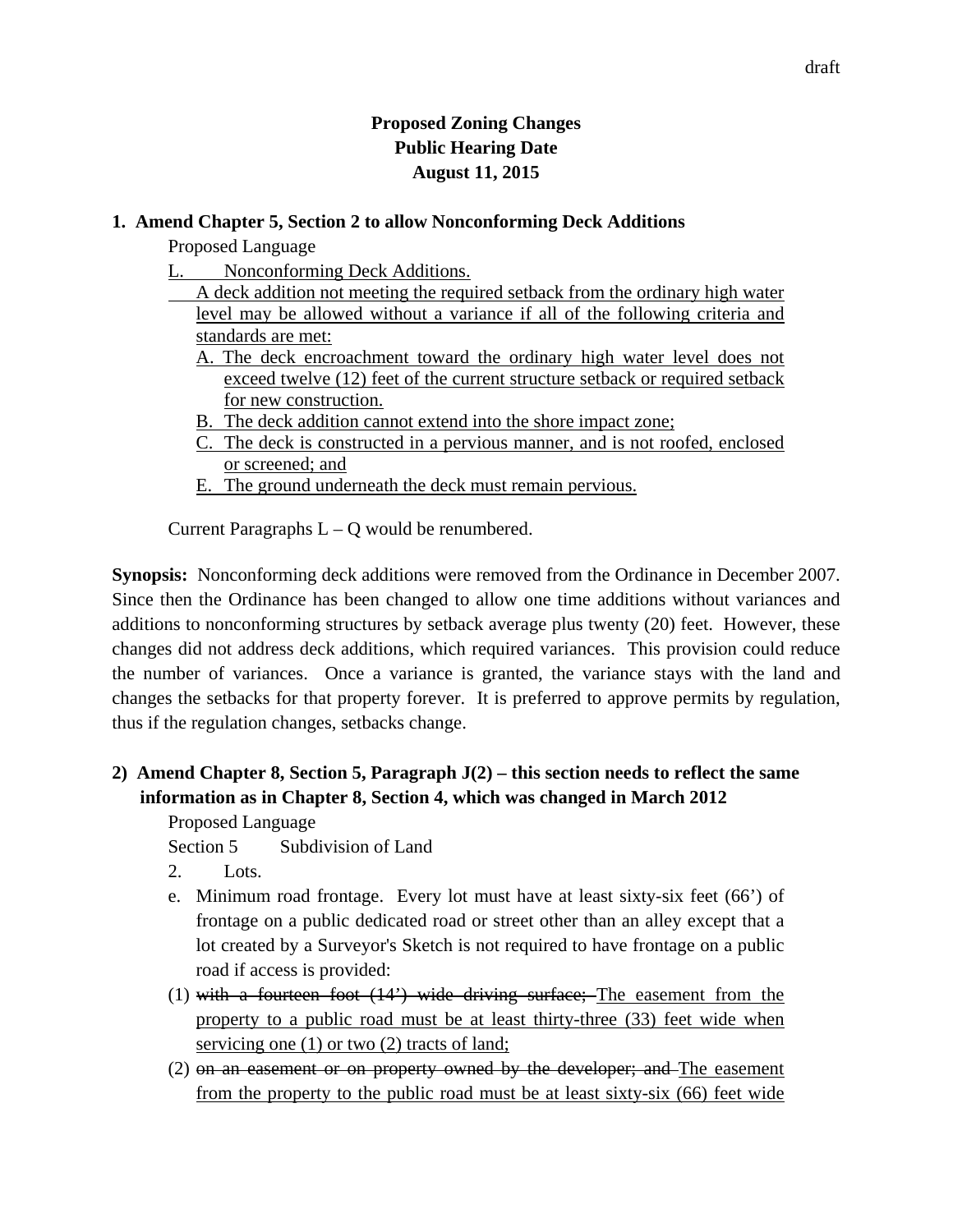when servicing three (3) or more tracts of land; except that this provision does not apply to property that is accessed by a forest management road; and

(3) that access is to no more than two  $(2)$  lots. The easement from the property to the public road has a graded and serviceable driving surface.

**Synopsis:** In March 2012 the language for minimum road frontage was changed and approved. The language regarding this was located in two (2) locations of the Ordinance. In 2012, one section of the Ordinance was changed, but one section was inadvertently not changed. This change would bring both sections into compliance with the 2012 amendment.

## **3). Amend Chapter 8, Section 5, Paragraph (J) to Limit the number of tracts to be created with a certificate of survey**

Proposed Language:

J. Subdivision of a tract of land into three or fewer tracts. Applications involving tracts of land that are proposed to be subdivided into three (3) or fewer tracts, but are not exempt from subdivision review under Chapter 8, Section 5, subsection A.2, may be reviewed according to the procedures in this subsection. The design of such subdivisions shall conform to the requirements of this subsection. Within a three (3) year period, a total of three (3) tracts of land may be subdivided from a parent tract by a certificate of survey. Additional tracts may be created through the public hearing process.

**Synopsis:** Currently, there is not a limit as to how many times a parent tract can be subdivided by Certificate of Survey providing all criteria are met. In some cases, this can create havoc with orderly development, especially with public roads. By placing a time limitation on the number of tracts created with a certificate of survey, it allows more review and potentially better development.

# **4). Amend Chapter 8, Section 5, Paragraph J(2) – this section needs to reflect the same information as Section 5, A.2.a.(1), exemption by Tech Panel, which was changed in March 2012.**

Proposed Language:

- 1. When allowed. Any quarter-quarter section, government lot, or smaller tract of land which was under single ownership on the effective date of this Ordinance may be subdivided into three or fewer tracts without following the preceding provisions for a plat if a surveyor's sketch of the proposed subdivision is submitted and approved in accordance with the procedures in this subsection J.
- 2. Review procedure.
	- a. Within a shoreland area.
		- (1) Administrative review. The surveyor's sketch shall be submitted to the Zoning Administrator for approval. The Zoning Administrator shall approve the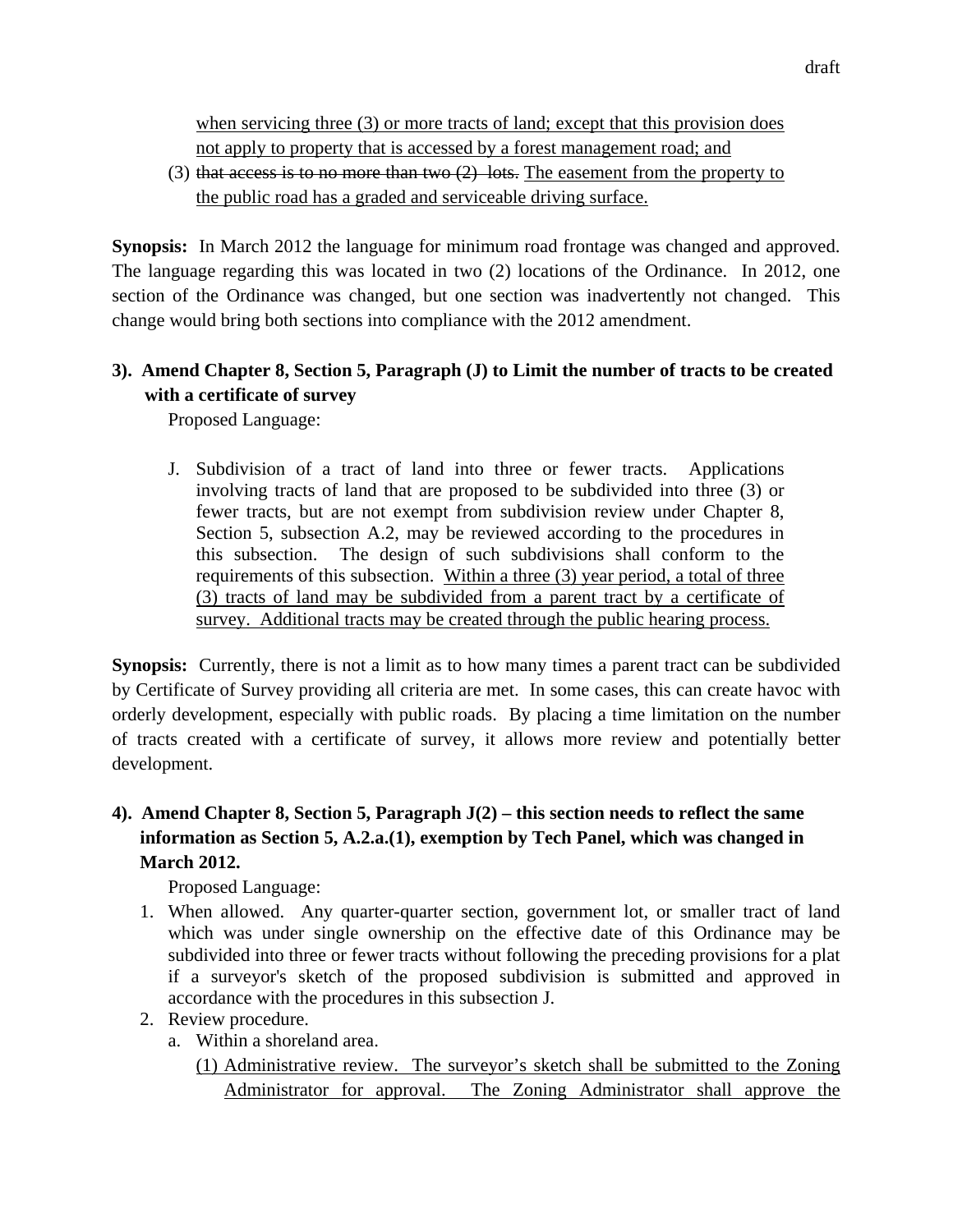surveyor's sketch only if it meets or exceeds 2.5 acres. The Zoning Administrator reserves the right to refer to the certificate of survey to the Planning Commission and County Board of Commissioners for consideration with any subdivision proposal presenting extraordinary circumstances. Approval or disapproval of the proposed subdivision shall be conveyed to the subdivider in writing fifteen (15) days after the submission. If the proposed subdivision is disapproved, the subdivider shall be notified in writing of the reasons for the disapproval. The approval of the proposed subdivision together with a copy of the surveyor's sketch shall be filed with the County Recorder before any conveyances of the subdivided lots shall be valid.

(Current subsections 1 & 2 would be renumbered)

**Synopsis:** In March 2012 the language was approved to allow certain certificates of survey, which were exempted from the Technical Review Panel to be reviewed administratively by the Zoning Office. In 2012, one section of the Ordinance was changed, but one section was inadvertently not changed. This change would bring both sections into compliance with the 2012 amendment.

### **5) Amend Chapter 8, Section 5, Paragraph M**

Proposed language:

- M. Non-riparian lots. Non-riparian lots not meeting the required size of the zoning district may be allowed if the following criteria are met;
	- 1. Non-riparian lots described by metes and bounds conveyance must be described by legal description the riparian lot to which it is being attached to and the combined tract cannot be conveyed separately nor separated without county approval;
	- 2. Non-riparian lots created by platting must include in the plat dedication the legal description of the riparian lot to which it is being attached and that neither can be conveyed separately nor separated without county approval;
	- 3. The non-riparian lot and riparian lot must be located within two hundred (200) feet of each other;
	- 4. The non-riparian lot must be at least be greater than five thousand (5000) square feet in area;
	- 5. The minimum road frontage of the non-riparian lot is fifty (50) feet;
	- 6. All setbacks for the applicable zoning district shall apply to the nonriparian lots;
	- 7. The lot area of the non-riparian lot cannot be used in the calculations of impervious coverage for the riparian lot;
	- 8. The maximum lot coverage of the non-riparian lot cannot exceed twentyfive (25) percent of the area of the non-riparian lot.